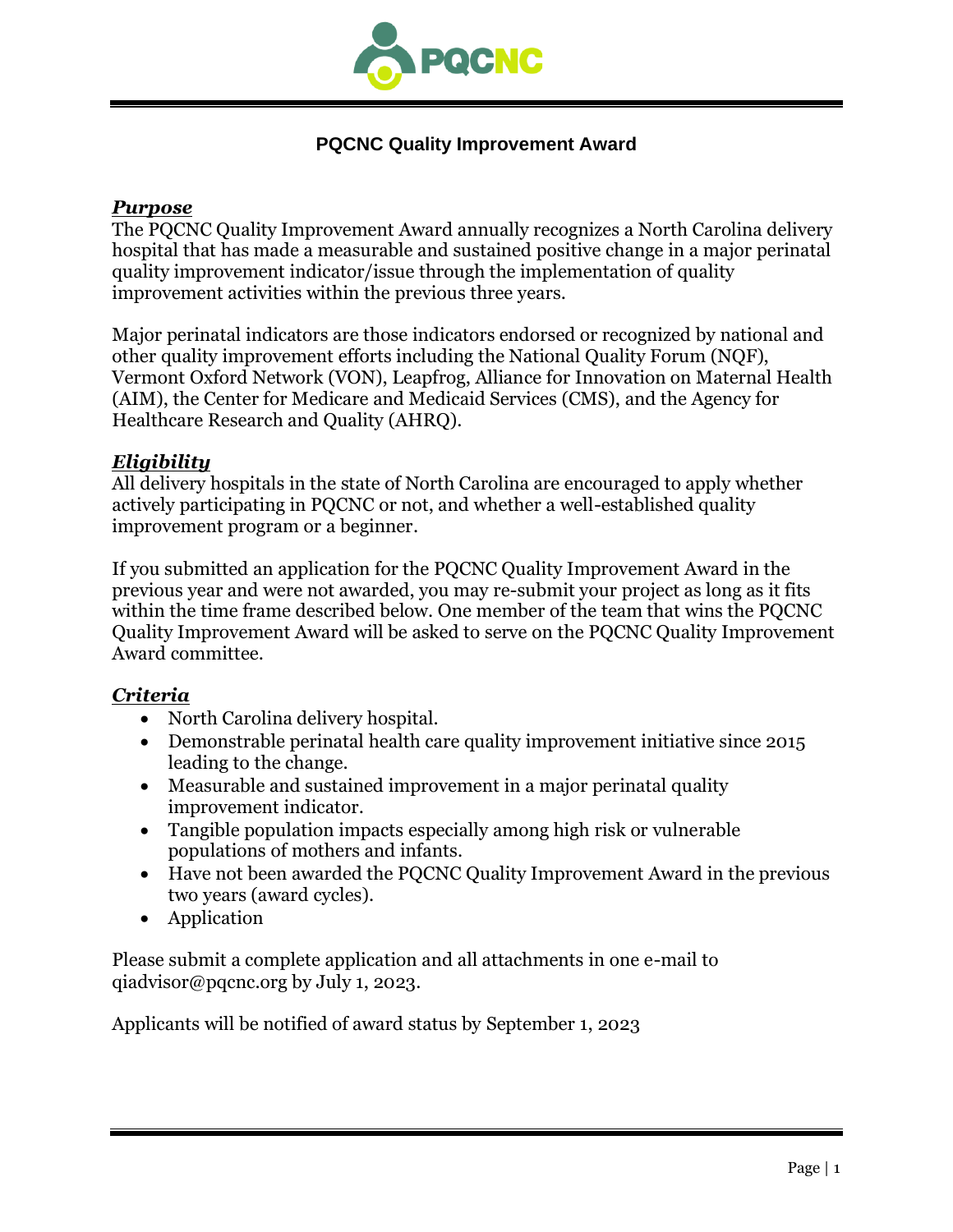

# **Application**

The completed application should include the following elements:

Name of Project Program: Project Leaders Names and Positions: Project Timeframe (start and stop month/year):

### *Introduction: Why did you start?* [15 points - Word Limit: 500]

This section should include

- Problem Description (nature and significance of the local problem)
- Available Knowledge (summary of what is currently known about the problem)
- Rationale (any reasons or assumptions that were used to develop the intervention, reasons why the intervention was expected to work)
- Specific Aims (the purpose of the project)

### *Methods: What did you do?* [30 points - Word Limit: 500]

This section should include

- Context (contextual elements considered important at the outset of introducing the intervention)
- Project design (description in sufficient detail that others could reproduce it and specifics of the team involved)
- Assessing the project (approach chosen for assessing the impact of the project and whether outcomes were actually due to the implementation)
- Measures chosen for studying structural changes, processes and outcomes (include their operational definitions, methods employed for assessing completeness and accuracy of data)
- Analysis (methods used to draw inferences from the data and understanding variation within the data)

### *Results: What did you find?* [30 points - Word Limit: 500]

This section should include

- Initial steps of the intervention and their evolution over time (e.g. time line, flowchart, or table)
- Details of the structural, process and outcome measures (append charts/figures)
- Observed associations between outcomes, interventions, and relevant contextual elements
- Unintended consequences such as unexpected benefits, problems, failures, or costs